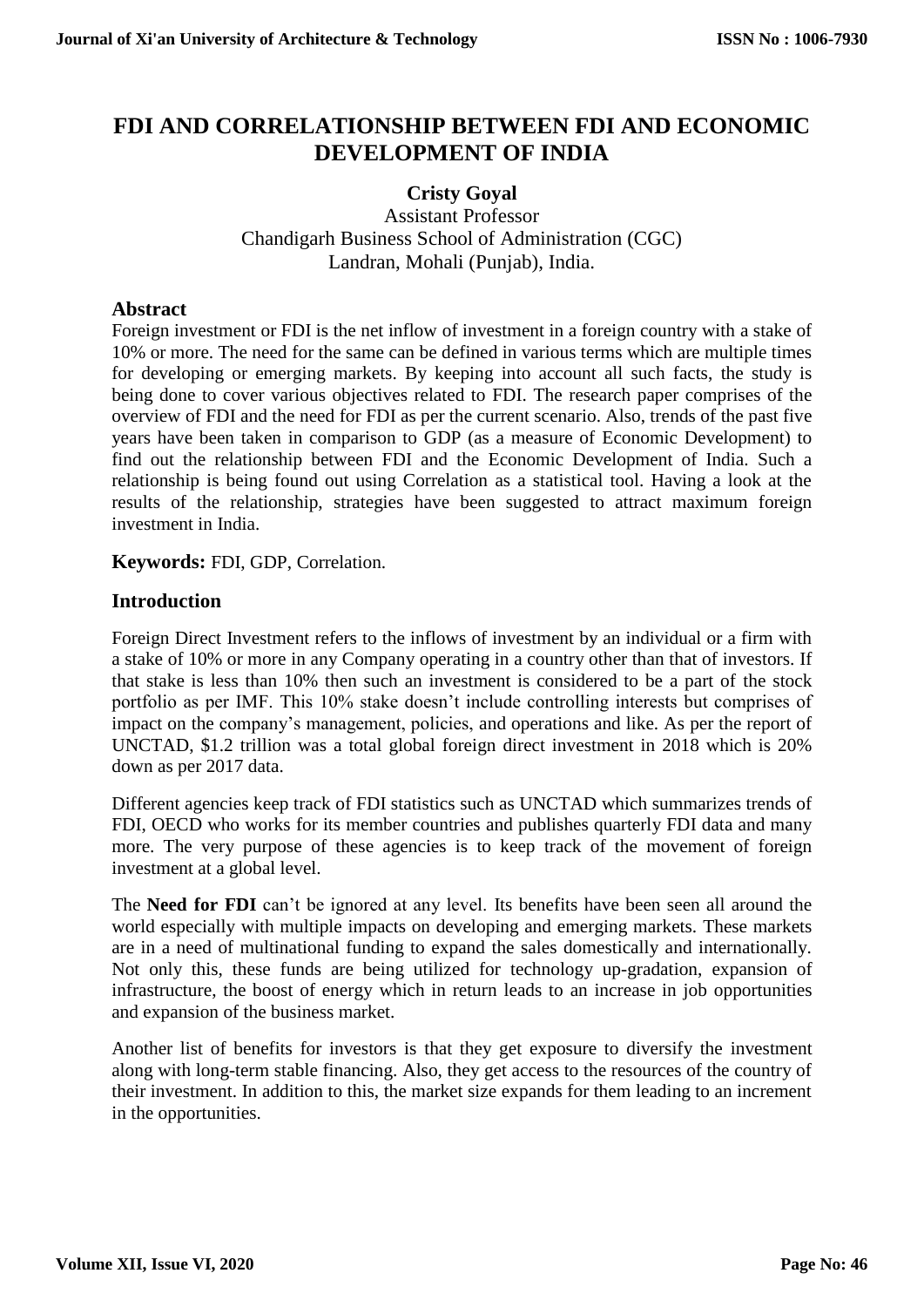## **Literature Review**

**Hichem Dkhili et al. (2018)** study the relationship between Economic Freedom and FDI in comparison to Economic Growth about the Gulf Cooperation Council. The study includes five different GCC countries as Saudi Arabia, Qatar, United Arab Emirates, Kuwait and Oman, and the study was conducted from 1995 to 2017 time period. The findings of the study indicate that there is a positive and significant relationship between Economic Freedom and FDI in comparison to Economic Growth.

**Raja Mannar, B. (2018)** researches to find a correlation between FDI and indicators of Economic Development such as GDP, Sensex and Nifty. The study proved that the inflow of foreign direct investment has a great impact on the entire economy and its growth. FDI has contributed a lot towards technology up-gradation and also towards enhancement of global managerial skills. The results of the study indicate that there is a strong and positive relationship between FDI and Sensex and FDI and Nifty.

**Sayari et al. (2018)** and **de Haan and Sturm (2000)** undertakes a study on the relationship between Foreign Direct Investment and Economic Freedom Index (EFI) and value-added components of GDP. The study covers thirty Eastern, Western and Central European Countries. The findings show that there is a slightly negative relationship between FDI and EFI. The study also proves that FDI act as a substitute for the domestic shortage of capital.

**Ubeda and Perez-Hernaandez (2017)** and **Ulubasoglu and Doucouliagoa (2006)** researched on manufacturing industries of Spain to study the effect of Foreign Direct Investment on productivity growth from the time of 1993 to 2006. The findings of the study are that there is a negative effect of foreign direct investment on the productivity growth of manufacturing industries in Spain. They adopted the theoretical model to study the non-linear relationships between the same.

**Nguyen and Anwar (2014)** investigate the impact of FDI spillovers on Total Factor Productivity (TFP) in Vietnam in eight regions. According to the study, the result varies across different regions of Vietnam but there is a positive relationship between FDI generated spillovers and TFP.

**Nowak-Lehmann et al. (2012)** study the relationship between per capita income and FDI as an aid. The research shows that the relationship between FDI and investment moves in a positive direction whereas it moves in a negative direction when the study of the relationship between FDI and domestic savings and the real exchange rate comes.

## **Statement of the Problem**

Foreign Direct Investment (FDI) is directly linked with the formulation of global strategies for national development. The relevance of FDI is on a hike every passing day is due to positive results furnished globally. These positive outcomes can be defined in terms of an increase in employment, domestic productivity and like. With the same pace, FDI benefited India too in terms of investment in infrastructure, innovations and converting India to the business environment. It's not that India cannot grow without FDI as earlier growth rates are the proof when there was no or little Foreign Investments till the 1980s. But for sure there will be a positive difference in growth rates with FDI which will be multifold. This study has been conducted to understand the trends and the impact of FDI on economic development in the context of India and to know how to boost more FDI.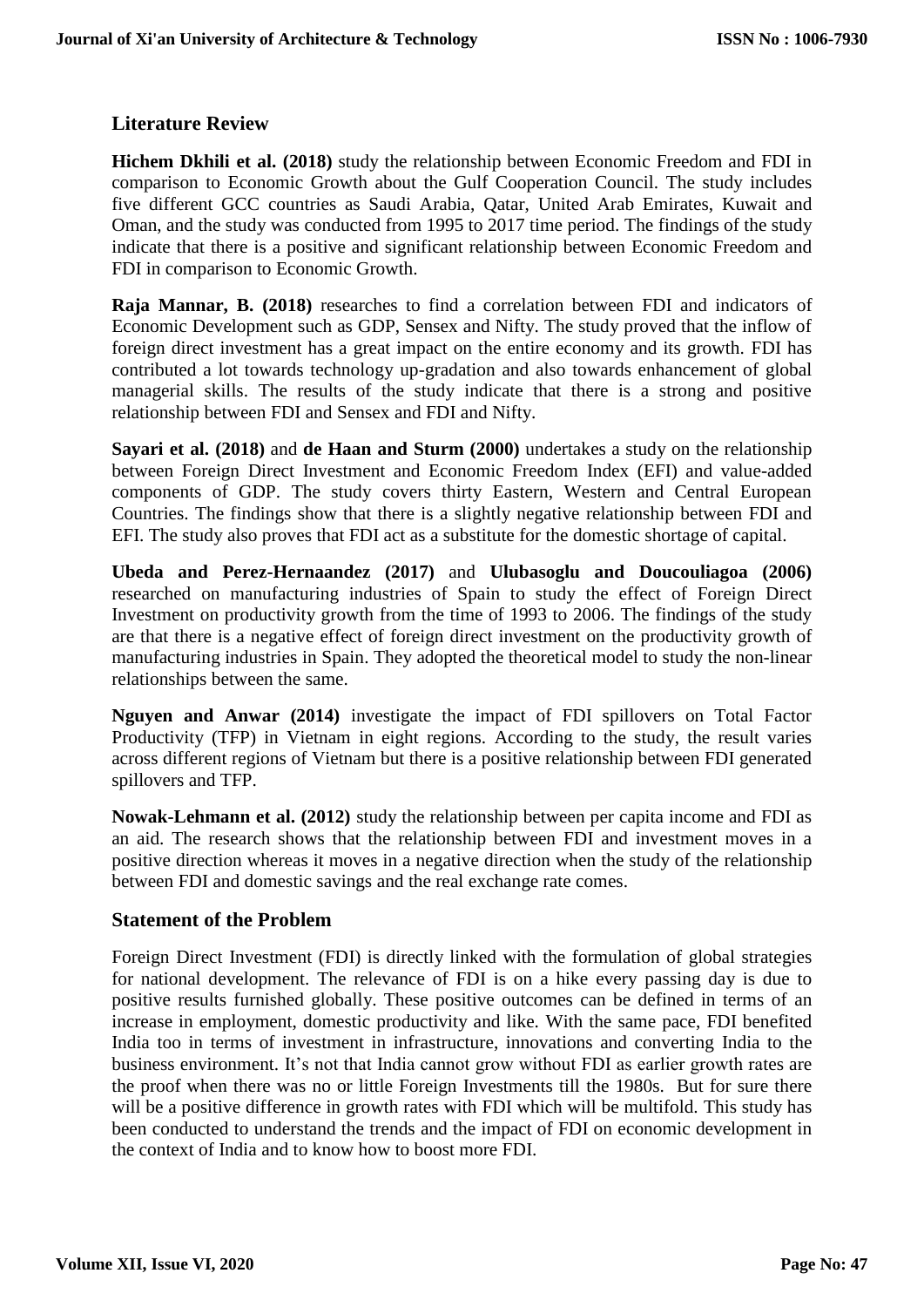## **Objectives of the Study**

The concept of FDI can be extended to a cover multifold knowledge but due to limited time and other constraints, the study includes the following objectives:

- To know the overview of FDI in the present scenario along with highlighting the need for FDI.
- To study the trends of FDI over the past five years in India.
- To understand the relationship between FDI and Economic Development of India in terms of GDP rate.
- To formulate the strategies to boost FDI in India.

### **Sources of Data**

There are two sources of data collection: primary and secondary sources. In primary sources, data is being collected for the first time by the researcher whereas, in the case of secondary data, already collected data is being used for the research.

For the present study, only secondary sources of data are being used. Various online journals, articles, blogs related to FDI are being used and for data and statistics, the Department of Economic Affairs (MOF) is being used to ensure the reliability of data.

## **Tools Used For Analysis**

Analysis is the most core area of research and needs to be done with utmost care. Tools used for analysis in this study are statistical tools like GDP rates and correlation which are being applied to know the direction and extend of the relationship between FDI and the Economic Development of India in terms of GDP.

#### **Time of the Study**

The period for the study is the past five financial years from 2014-15 to 2018-19. This time has been selected to have a better understanding of FDI in the current scenario.

## **Limitations of the Study**

The biggest limitation of this study is the time constraint which restricts the scope and objective of the study. Numerous concepts can be researched for but lack of time-limited the study to a few objectives only. And also only GDP rates are being considered as an index of Economic Development where there are many.

#### **Statistical Data**

| Year    | <b>FDI</b> (US \$ Billions) | $GDP^*(\%)$ |
|---------|-----------------------------|-------------|
| 2014-15 | 31.3                        | 7.3         |
| 2015-16 | 36                          | 7 9         |
| 2016-17 | 35.6                        | 7.1         |
| 2017-18 | 30.3                        | 6.7         |
| 2018-19 | 30.7                        | 6.8         |

#### **Table 1: FDI AND GDP at Market Prices**

\*Provisional or 1st Revision Estimates as per Financial Report of Government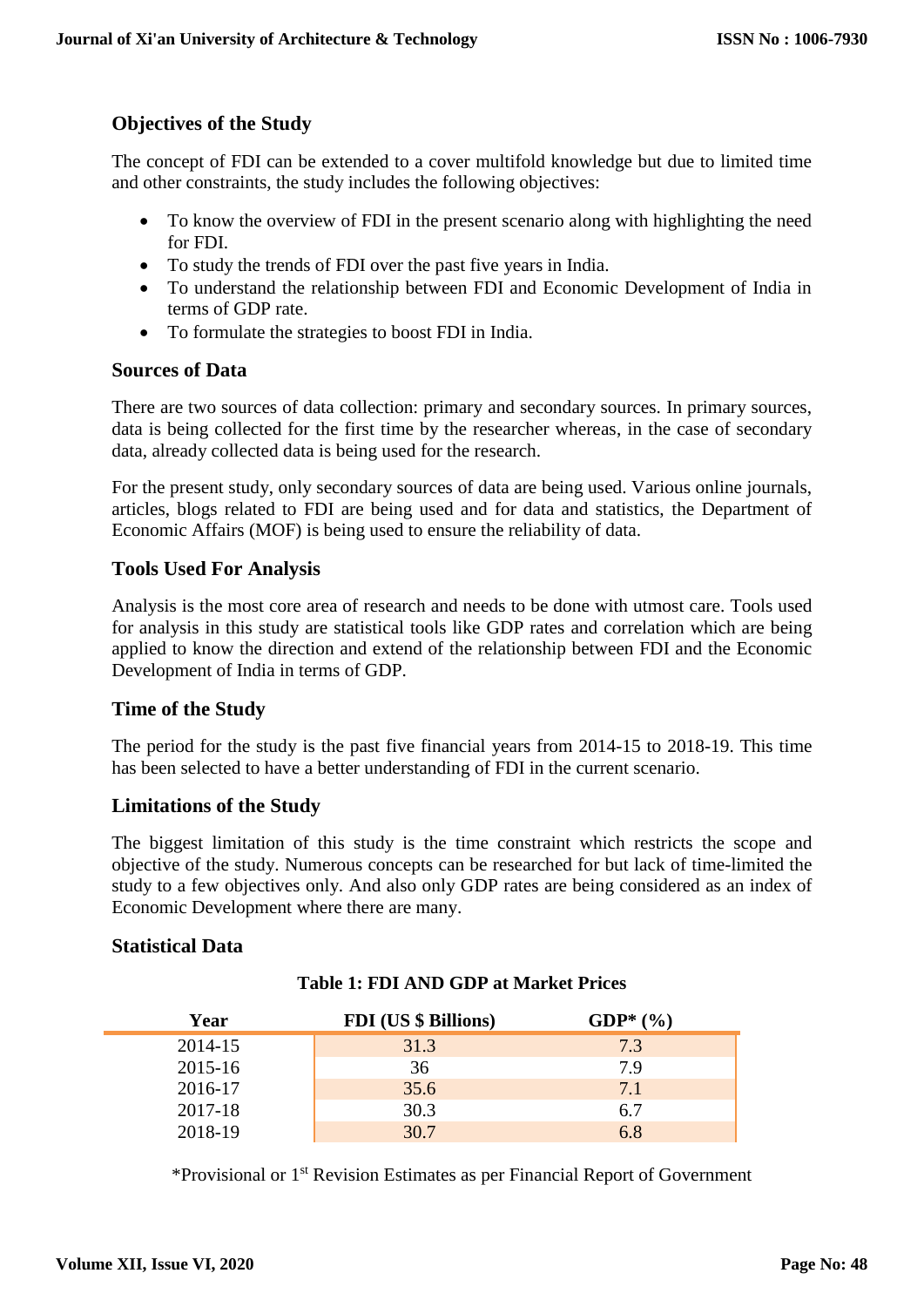

**Fig 1: Trends of FDI over the past 5 years in India**

From 2014-15 to 2015-16, there was a tremendous increase in FDI in India but since that period, it keeps on declining with a huge fall in the year 2017-18. According to Sachin Taparia, founder of Local Circles is of opinion that this fall is due to the lack of certain policy in India followed by upcoming elections. Now, the efforts have been made to attract more foreign investors without any special offering which leads to a slight increase in FDI in 2018- 19.

## **Data Analysis and Interpretation**

To find out the relationship between FDI and Economic Development of India, CORRELATION is being used as a tool of Analysis. To define Economic Development, GDP at Market Prices has been taken as its component. Correlation is a statistical tool that proves the existence of a relationship between two variables and also defines to what extent that relationship exists. To achieve the objective of the study, **Scattered Diagram** is being used to show graphically the relationship between FDI and GDP and also to have a look at the direction. And also, **Karl Pearson's Coefficient Correlation** is being used to define how strong the relationship between both is.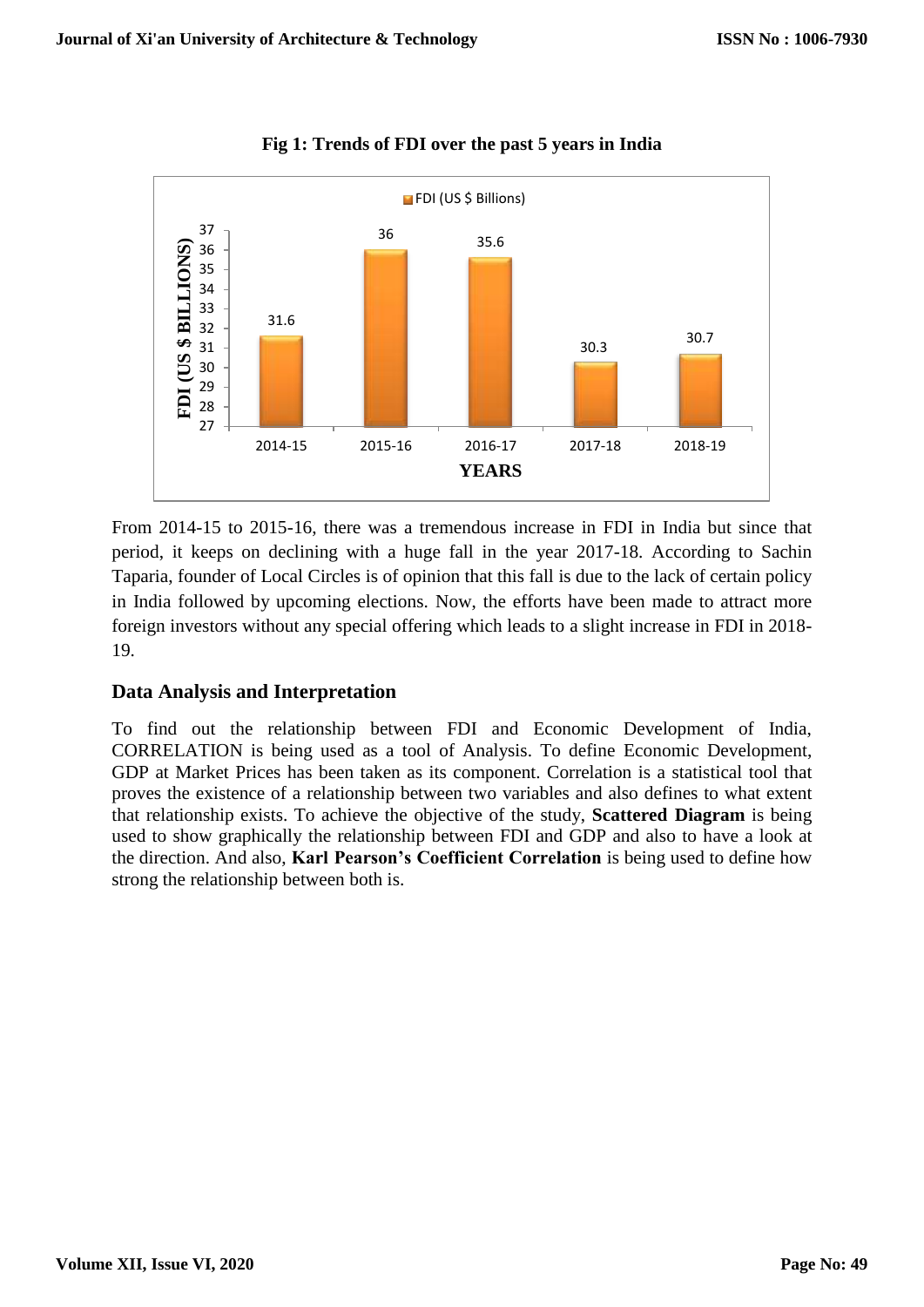## **SCATTERED DIAGRAM**



## **Fig 2: Relationship between FDI and GDP at Market Price\***

\*GDP at Market Price is taken as an indicator of the economic development of India.

As per Fig 2, FDI is taken on X-Axis as an Independent Variable whereas GDP is taken on Y-Axis as a Dependent Variable. Dotogram is showing the data in an upward direction which indicates that there is a **POSITIVE RELATIONSHIP** between FDI and GDP (Economic Development). This depicts that with the increase in FDI, GDP also shows an increase i.e. increase in the Economic Development of the Country and vice versa.

As far as the degree is being concerned or how deep is the relationship between both is, it can't be predicted through this scattered diagram as only the last few years have been taken as statistical data. If it has been related to the past 10 years approx. then scattered diagram must have served the purpose in the degree. So in this case, the Degree of Correlation will be calculated with the help of Karl Pearson's Method.

## **KARL PEARSON'S COEFFICIENT CORRELATION**

$$
r = \frac{\sum (X - \overline{X})(Y - \overline{Y})}{\sqrt{\sum (X - \overline{X})^2} \sqrt{(Y - \overline{Y})^2}}
$$

Where,  $\overline{X}$ -mean of X variable  $\overline{Y}$ =mean of Y variable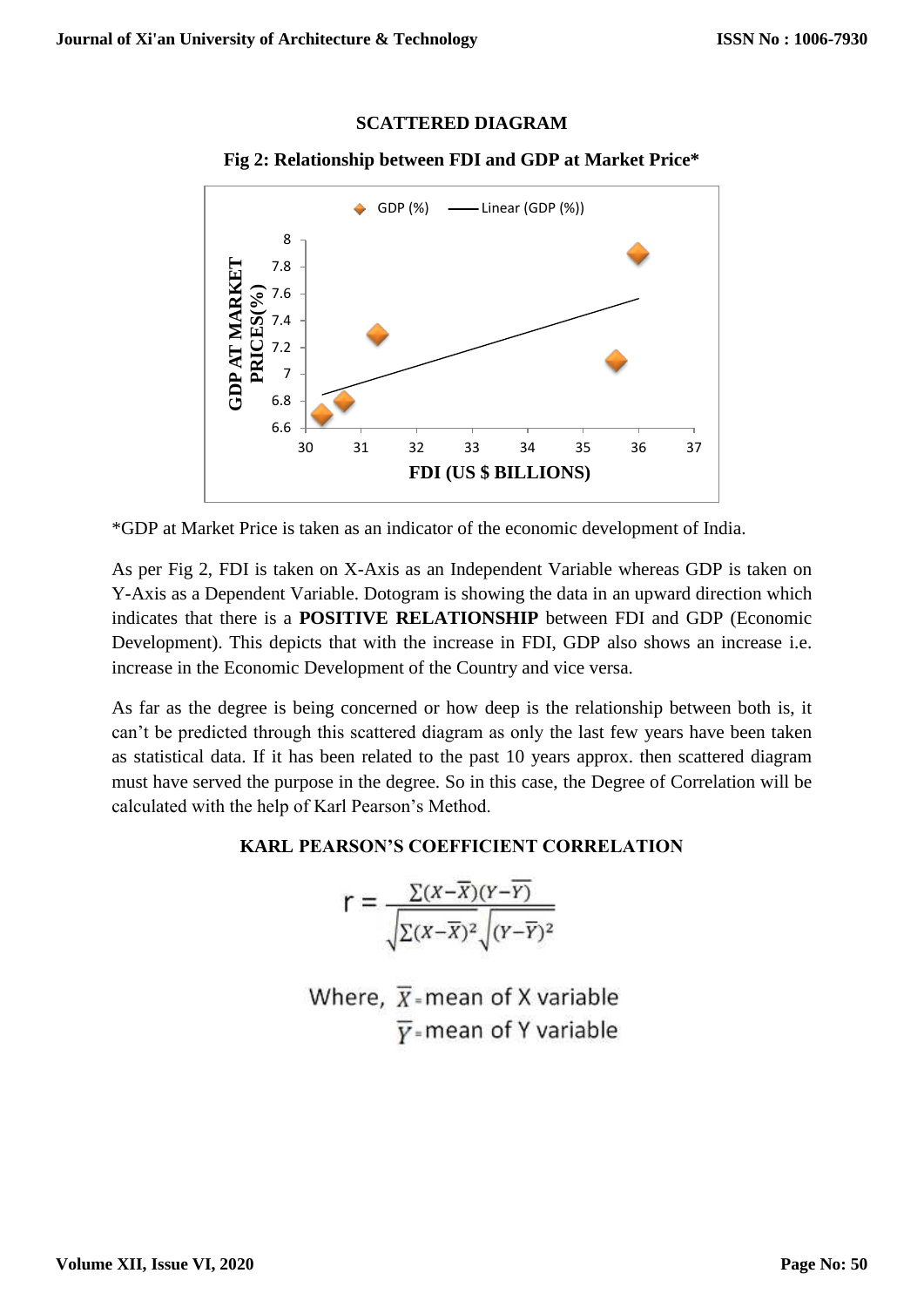| <b>Particulars</b>                           | GDP        |
|----------------------------------------------|------------|
| <b>CORRELATION</b>                           |            |
| <b>Pearson's Correlation Coefficient (r)</b> | $+0.73$    |
| Size of Population $(N)$                     | $\sqrt{2}$ |

Karl Pearson's Correlation tells about the degree of relationship between two variables. The value of Correlation ranges between +1 to -1 where the value of 1 indicates a perfect relationship between two variables. '+' value shows there is a positive relationship i.e. increases in one causes an increase in other and vice versa whereas '–' value shows a negative or opposite relationship. As the value moves towards 0, the relationship keeps on decreasing.

As per Table 2, the value of the Coefficient of Correlation is +0.73 which indicates a positive relationship between FDI and GDP as proved under Scattered Diagram also. There is also a strong relationship between FDI and GDP as indicated by 0.73 value of Correlation. This strong relationship indicates that the Economic Development of India (GDP) is highly dependent on Foreign Direct Investment apart from other factors. The Government of India must contribute the maximum efforts towards the increase in FDI in India.

### **Findings of the Study**

As per the objectives set in the study, the following are the findings in the study:

- 1. The flows of FDI in India from the past five years show different trends. It has been clear by the glimpse of Figure 1. There is an increase in FDI from 2014-15 to 2015-16 but from that year, there was a decrease in FDI flows in India with a significant fall in the year 2017-18. After this year, again there was a little increase in FDI with positive efforts.
- 2. There is a positive relationship between FDI and Economic Development of India. GDP is taken as a measure of Economic Development. This relationship is being shown by Scattered Diagram and also by the + value of Karl Pearson's Correlation Coefficient. The positive relationship means that an increase in FDI causes an increase in GDP and vice versa.
- 3. There is a strong relationship between Foreign Investment and Economic Development as shown by the Correlation value of 0.73 as indicated by Table 2. This means that the Economic Development of India is dependent on FDI to a great extend.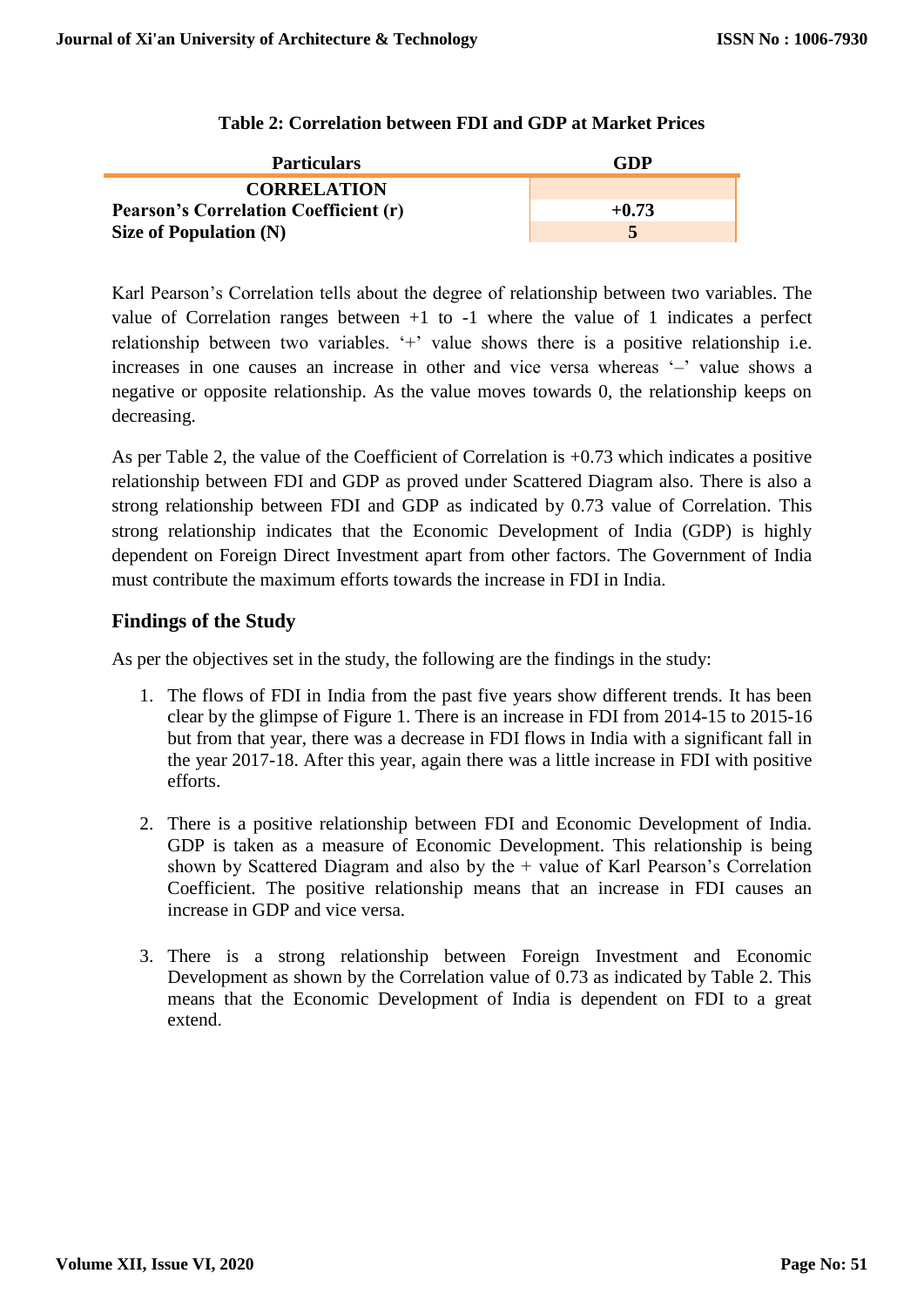## **Suggestions**

It's been clear from the study that FDI plays a very important role in the Economic Development of India. So it's very much important for the Government of India to make maximum efforts to attract maximum foreign investors in India which can be possible by following various strategies. These include:

- $\triangleright$  Reduction of Restrictions: To attract maximum investment in India especially foreign investment, the most important strategy is to allow for FDI inflows by the provision of an open and transparent market which includes flexible labor markets, ease of doing business, protection of IPR's and like.
- $\triangleright$  Provision of Infrastructure: The basic requirement for setting up a business in any country or for investment in any country is the adequate provision of infrastructure. This includes reliable and sufficient sources of energy, proper and close-by modes of transport, provision of vocational trainings, availability of skilled and semi-skilled workforce, etc.
- $\triangleright$  Target on Backward Linkages: It's not that welcoming FDI in India reaps benefits only. Ingenious industries are being negatively affected by the invitation of FDI in certain sectors. So to multiply the benefits, the proper study should be done to target only backward linkages from FDI.
- $\triangleright$  Invitation to multiple forms of assistance: FDI not merely means inflows of cash in the Indian Economy but it can comprise of multiple forms of direct help from foreign countries in the form of quality control, training, and development, financial planning, set up of production lines and many more.
- $\triangleright$  Support to local suppliers: Opening up of the Economy will be helpful to local suppliers only if there will be a proper set up of the Vendor Development Program to match the taste and preference of foreign customers. Also, there should be a proper offering of financial opportunities to the local vendors to face international competition and capture maximum share in the market.

## **Conclusion**

The importance of inflows from foreign investors is clear cut from the research. Foreign Direct Investment has provided huge assistance in the form of technology up-gradation, and various other opportunities which in return leaving a positive impact on the Economic Development of India. There is a strong relationship between FDI and Economic Development of India which is being measurable in terms of GDP. That's why; it becomes a need of an hour for the Government to make efforts to attract maximum foreign investment in India. Few of the strategies are being suggested in the study which can boost FDI and Economic Development of India in return. There was a huge increase in FDI in the year 2014-15 to 2015-16 and the motive of every strategy of the Government should direct them towards the same pattern.